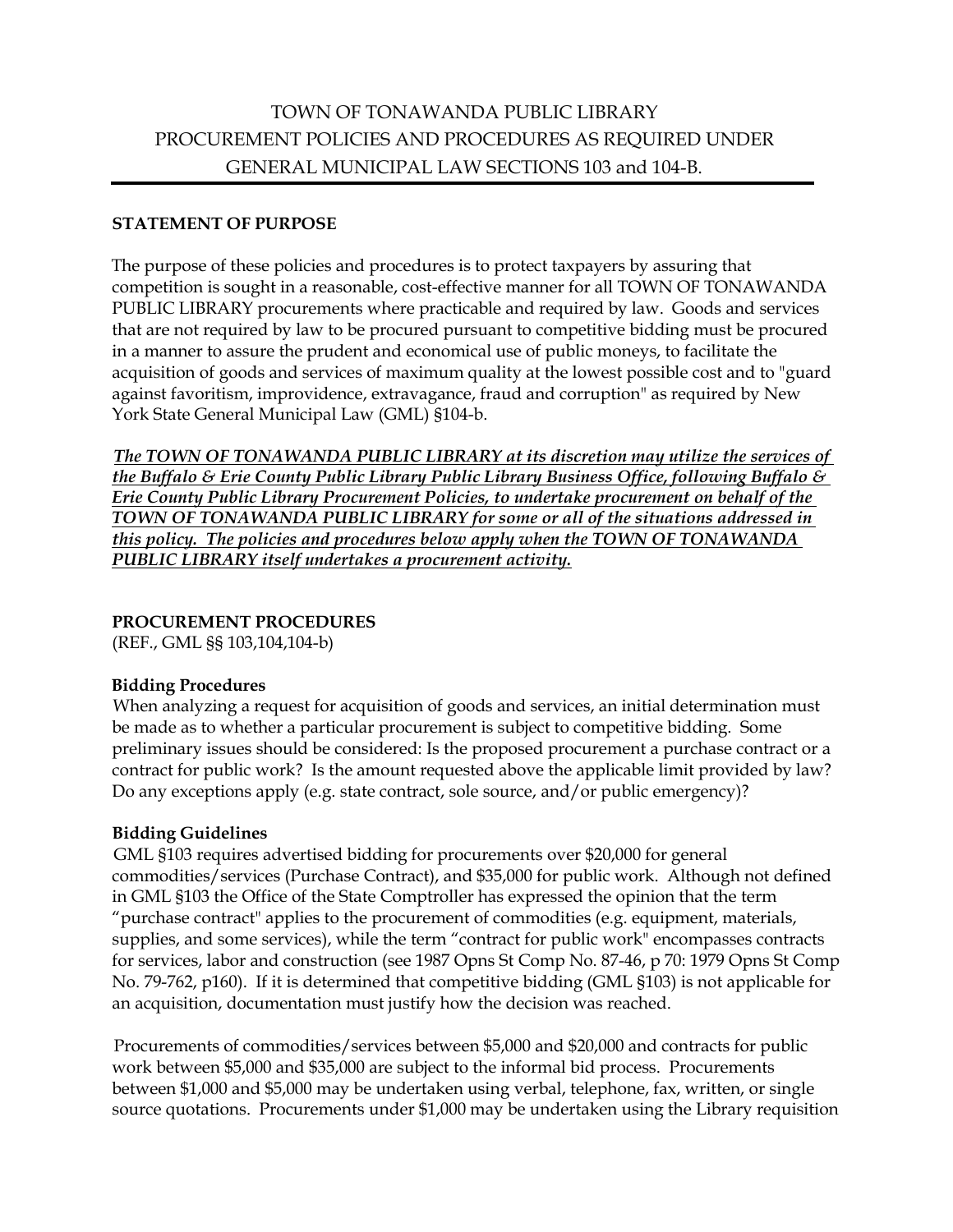for equipment and non-stock items process.

Consideration must be given to acquisitions made of the same or similar items over the course of the fiscal year where the aggregate value may exceed the competitive bidding threshold. Orders that may exceed \$5,000 over the course of the year must follow the informal bid process unless those purchases are made off current available County, State, Federal or other Municipal contracts or for other reasons bidding is not practical. Multiple purchase orders to one vendor will be allowed if that vendor has an existing Contract with the TOWN OF TONAWANDA PUBLIC LIBRARY/covering said purchases. All others need to comply with the applicable procedures herewith.

## **Formal Competitive Bid Process**

On purchases of \$20,000 and greater for commodities/services, and contracts for public work greater than \$35,000, the formal sealed bid process must be used. Bid specifications are prepared by the requesting unit and the TOWN OF TONAWANDA PUBLIC LIBRARY Director. Each formal bid is advertised in a newspaper with a circulation of 50,000 or greater covering the TOWN OF TONAWANDA PUBLIC LIBRARY chartered service area. In addition, all formal bids are advertised on the Internet and can be downloaded by interested parties and prospective bidders accordingly.

In determining the necessity for competitive bidding, the aggregate amount to be expended in a fiscal year for an item or commodity to be purchased, or for the same type or similar public work, must be considered. It is established that the purpose of the bidding statutes may not be frustrated or avoided by artificially splitting or breaking up contracts into lesser agreements, or entering into a series of agreements, for sums below the bidding limitations. As a general rule, items or work of the same or similar nature which are customarily provided by the same vendor or contractor should be treated as a single item for the purposes of determining whether the dollar threshold will be exceeded (see, e.g.,1992 Opns St Comp No. 92-46, p115).

# **Informal Bidding Process**

Purchases of commodities and/or services between \$5,000 and \$20,000 and contracts for public work between \$5,000 and \$35,000 will be procured by the TOWN OF TONAWANDA PUBLIC LIBRARY Director using bids first obtained from three sources where practical. Deviations from this policy must be approved by the Director in writing, which shall become part of the purchase documentation. Purchase requisitions and/or inquiry bid files or items within this threshold will include a notation indicating the names of at least three vendors who were contacted, the name of the individuals quoting for the firm, the date contacted, and the prices quoted by the vendors. A contract award will be to the lowest responsible bidder. Informal bids may be sealed (written), facsimile (fax), or telephone quotes at the Director's discretion. Any exceptions to this process must be documented pursuant to the *Responsibilities/Exceptions* section of this policy.

#### **Special Purchase Situations**

In other instances where it is determined competitive bidding is not required, such as emergencies, sole source procurements, or professional services, written justification must be attached to the file. The following is a description of procedures for making these types of procurements.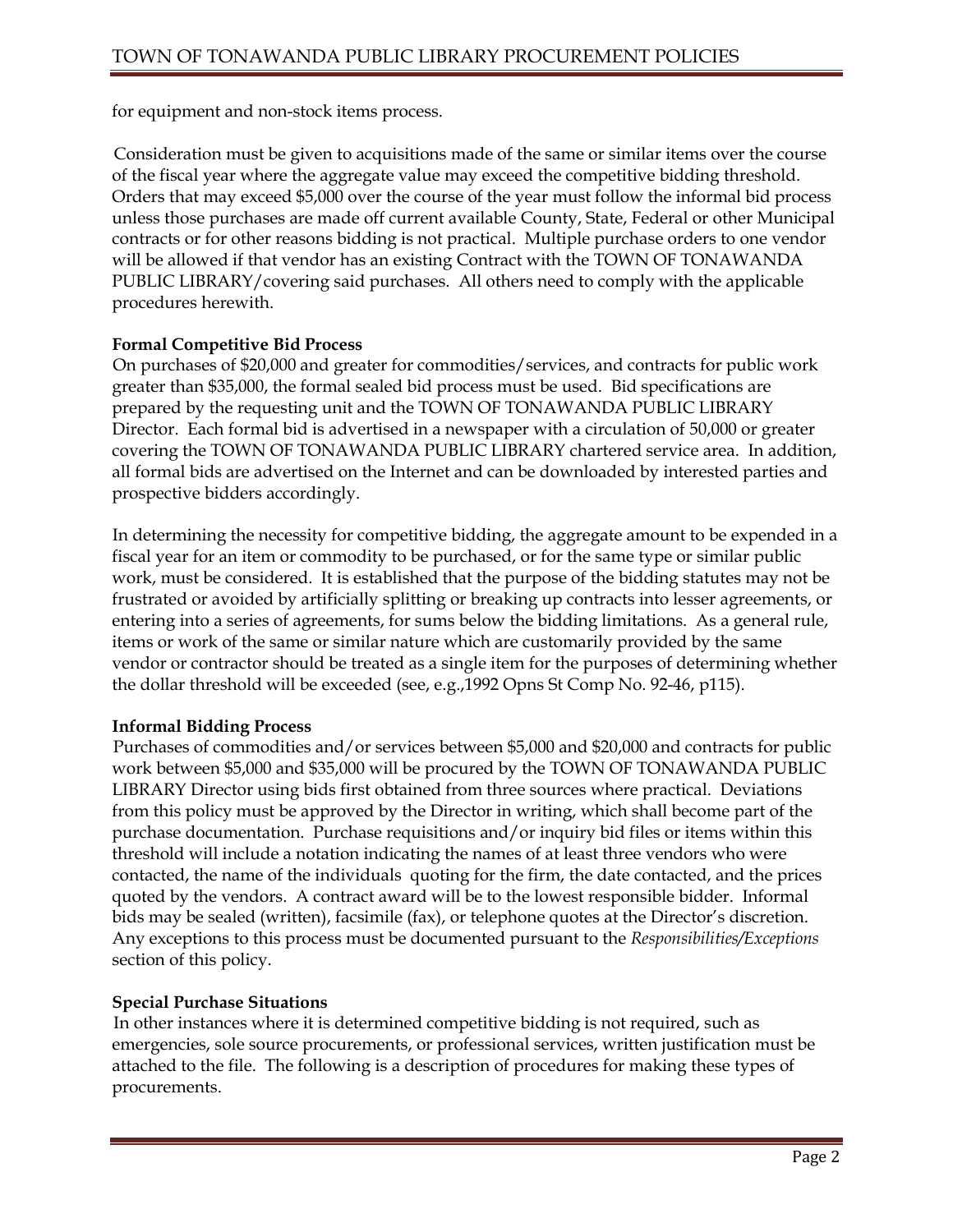Sole Source (No-Bid) Contracts: When circumstances are presented to the Director, which serves the public interest indicating valid reasons that a request can be met by only one qualified vendor, the Director may waive the bidding requirement. Goods and services, which may be procured from only one source, are defined as "sole source" items. It is important to note that there must be a single supplier of the item or service and there are no substantial equivalents. Sole source situations generally exist when an item is manufactured by only one firm, and a vendor has the exclusive franchise or distributorship for an item.

To initiate a sole source purchase, Director's staff must be confident that conditions exist in the marketplace such that the requested goods or services are available from only one supplier and no substantial equivalents exist. In making these determinations, the Director will document the unique benefits to the TOWN OF TONAWANDA PUBLIC LIBRARY of the item or service as compared to other products available in the marketplace. (See, gen.,1988 Opns St Camp No. 88-35, p 65)

Even though there is only one source of supply, the Director's staff must still obtain a quotation for the vendor. Upon receipt of the properly executed quotation (written, fax, e-mail), the staff will then proceed to write the purchase order.

Since market conditions change over the years, a previously substantiated sole source may find new entrants to a formerly monopolized market. All sole sources should be verified. It can be a situation where the staff knows the marketplace has changed or it simply may be the need to verify the marketplace has not changed. It is understood that the mere likelihood that only one firm will bid is insufficient to justify sole source procurement. {1983 Opns St. Comp. No 83-124, p156)

Emergencies: GML 103(4), provides that purchases may be made without competitive bidding in the event that a public emergency arises due to an accident or other unforeseen occurrence. Emergencies do not include situations caused by a lack of planning on the part of TOWN OF TONAWANDA PUBLIC LIBRARY unit. While it will be the TOWN OF TONAWANDA PUBLIC LIBRARY unit that requests an emergency purchase, the TOWN OF TONAWANDA PUBLIC LIBRARY Director with approval of the TOWN OF TONAWANDA PUBLIC LIBRARY legal counsel will determine if it qualifies as an actual emergency. TOWN OF TONAWANDA PUBLIC LIBRARY legal counsel will determine if the statutory criteria are met on a case-by-case basis. If approved, TOWN OF TONAWANDA PUBLIC LIBRARY Director may issue an emergency declaration.

When circumstances support an emergency procurement, the requesting unit must submit the required written emergency declaration for the TOWN OF TONAWANDA PUBLIC LIBRARY Director or his/her designee. The requesting unit and/or Director's staff must then locate a source for the required goods or service. The goal must always be to obtain the lowest price from the vendor who can best meet the delivery requirements. If the item is included in a TOWN OF TONAWANDA PUBLIC LIBRARY and/or Buffalo & Erie County Public Library or Erie County contract listing, the contract vendor should be contacted first. Once the sources and price have been established, an emergency purchase order will be processed. It should be noted that in the event of a contract for services, the emergency contract will not exist for a term beyond the reasonable limits of the existence of the emergency situation. Similarly, in the case of an emergency involving the acquisition of commodities, the quantity acquired will be no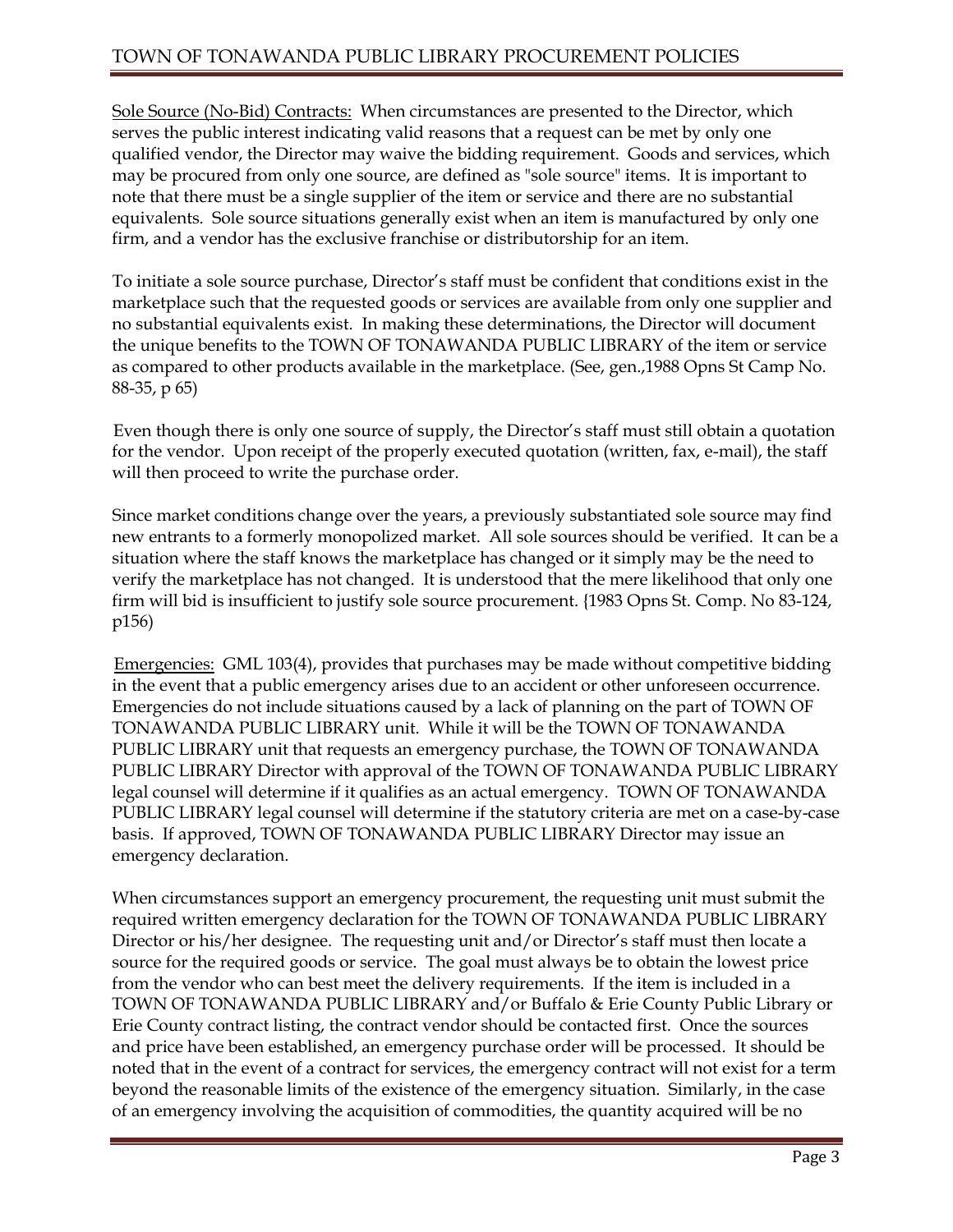more than needed to address the emergency situation at the time.

The procurement procedure will be the same as a routine informal or formal bid except that advertising and bidding is not required. The purchase order must state "Emergency purchase approved by (Name), INSERT TOWN OF TONAWANDA PUBLIC LIBRARY Director." A copy of the TOWN OF TONAWANDA PUBLIC LIBRARY Director's written emergency declaration must be attached to the purchase order.

Professional Services: Professional, technical or consulting services are not the type of services which may properly be the subject of competition based solely on the compliance with the objective, uniform standards of the bid specification, pursuant to a bid being awarded to the lowest responsible bidder. The determination of whether the professional service exemption is applicable must be made on a case-by-case basis, examining the particular services needed. Generally professional services include, but are not limited to, the specialized expertise of interpreters, consultants, attorneys, engineers or architects.

Contracts for professional, technical or other consultant services having a value of \$20,000 or more are procured by the use of Requests for Proposals (RFP). The TOWN OF TONAWANDA PUBLIC LIBRARY Director's staff, subject to the review and approval of the Director, shall advertise the Request for Proposals (RFP), and designate a committee of three to review the proposals and choose a vendor. RFPs are distributed to interested parties and are advertised on the Internet and can be downloaded by interested parties and prospective proposers accordingly. Though not required, the TOWN OF TONAWANDA PUBLIC LIBRARY may also advertise in trade publications. The review committee or staff designee will select a vendor from the responses received and create a proposal to submit to the TOWN OF TONAWANDA PUBLIC LIBRARY Director for review and recommendation to the TOWN OF TONAWANDA PUBLIC LIBRARY Board of Trustees, which upon review and by Resolution may provide approval to contract.

Contracts for legal counsel and professional, technical or other consultant services related to the TOWN OF TONAWANDA PUBLIC LIBRARY legal issues having a value of \$20,000 or more shall be subject to review by the TOWN OF TONAWANDA PUBLIC LIBRARY Director, who may utilize an RFP process or submit written justification for the contract which shall be reviewed by the TOWN OF TONAWANDA PUBLIC LIBRARY Board of Trustees, which upon review and by Resolution may provide approval to contract.

Contracts for professional, technical or other consultant services having a value of less than \$20,000 shall be subject to review and approval by TOWN OF TONAWANDA PUBLIC LIBRARY Director, who may, within the limits of the appropriations provided therefore, contract for said services.

True Lease: Leases for real property shall not be considered a purchase or contract. True lease agreements are neither purchases nor contracts for public works and, thus, are not subject to competitive bidding under GML 103 (Exley v Village of Endicott, 21NY2d 426, 434 NYS2d992). Lease agreements require the TOWN OF TONAWANDA PUBLIC LIBRARY Director's authorization before any procurement activity can begin. Documentation for the leasing versus purchasing decision should be made and should include a cost benefit analysis. Final approval to authorize entering into a lease with an annual value of under \$20,000 shall be by the TOWN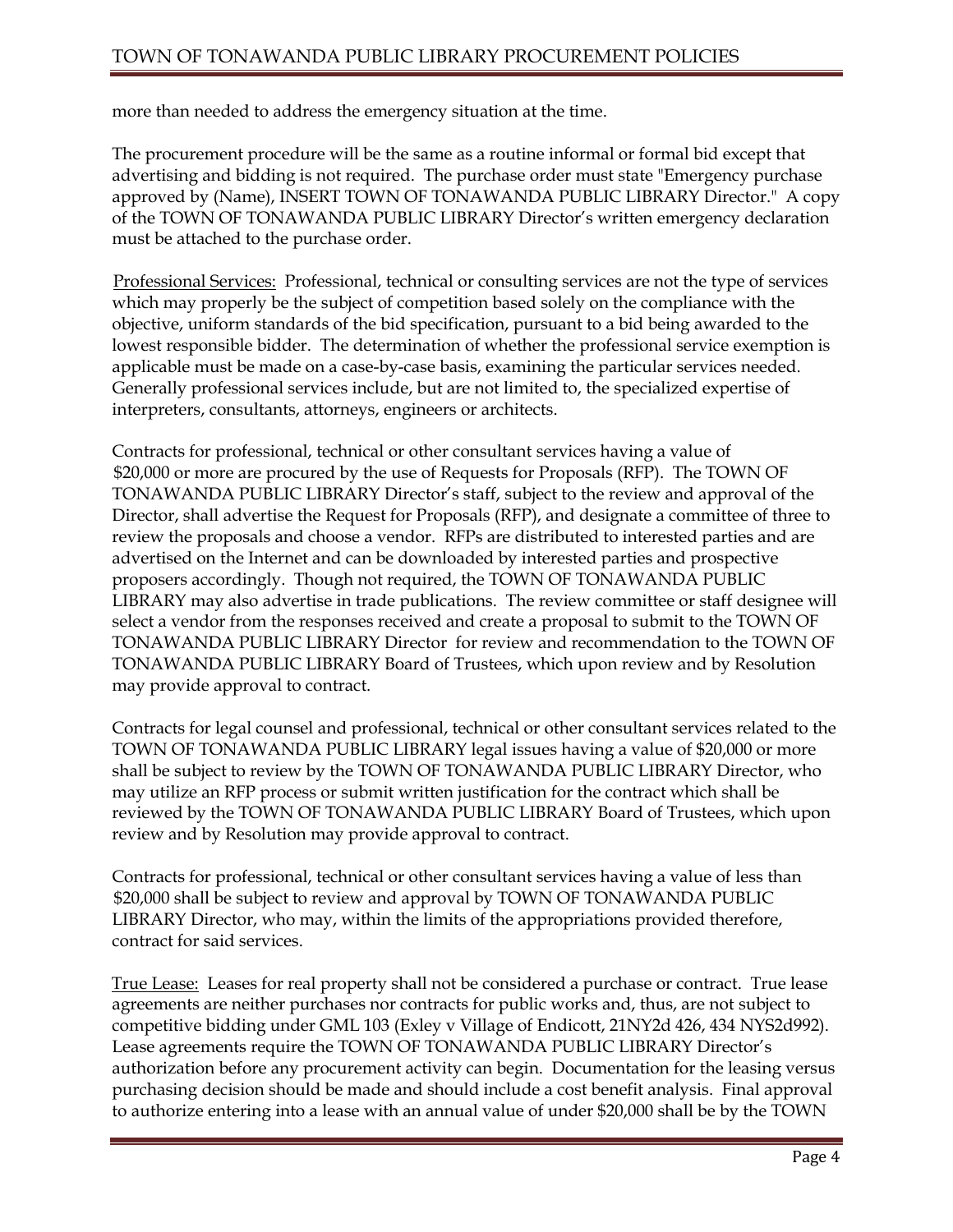OF TONAWANDA PUBLIC LIBRARY Director. Final approval to authorize entering into a lease with an annual value of \$20,000 or more shall be by Resolution adopted by the TOWN OF TONAWANDA PUBLIC LIBRARY Board of Trustees. The competitive bidding statutes cannot be circumvented by casting an agreement which is truly a purchase or a contract for public work in terms of a lease.

Insurance: Insurance requirements for vendors are to be reviewed and approved by the TOWN OF TONAWANDA PUBLIC LIBRARY's legal counsel on a periodic basis. The purchase of insurance is to be conducted through the TOWN OF TONAWANDA PUBLIC LIBRARY Director or her/his designee in consultation with the TOWN OF TONAWANDA PUBLIC LIBRARY's legal counsel.

Second Hand Equipment acquired from other government agencies: The requesting TOWN OF TONAWANDA PUBLIC LIBRARY unit must have approval from the appropriate outside government official as well as budgetary approval from the Director before the purchase of surplus and second hand supplies, material or equipment is initiated. The TOWN OF TONAWNADA PUBLIC LIBRARY Director will verify that the purchase price is fair through market price comparisons via industry publications and other procurement sources. Competitive bidding is not required according to GML §103 (6) (21 Opns St comp, 1965, p 615).

## **Single Source Purchases (\$1000 to \$5000)**

For purchases between \$1000 and \$5000, the TOWN OF TONAWANDA PUBLIC LIBRARY Director has the option to award a purchase order to a single source vendor, usually recommended by the requesting unit. It is the Director's responsibility to ensure that the purchase price is fair through price comparisons from available sources. If there is reason to believe that the price quote is not within an acceptable range for the product or products in question, the Director may request an informal quote or bid using the Informal Bidding Process.

#### **Exempted from GML 103, 104-b**

Procurements from Industries for the Blind or Industries for the Disabled (NYSID – See also State Finance Law, §162), New York State Correctional lndustries (CORCRAFT – See also Correction Law, §§ 184,186), and Federal, State, or Local contracts are exempted from GML 103 competitive bidding and GML 104-b purchasing policies. Although General Municipal Law exempts these types of purchases from the requirements of written or verbal quotations, use of the exemption must be documented with relevant information and/or copies of Federal, State or Local contracts.

#### **Responsibilities/Exceptions**

The Director is the responsible Purchasing Agent for the TOWN OF TONAWANDA PUBLIC LIBRARY. The Director and TOWN OF TONAWANDA PUBLIC LIBRARY staff are responsible for following the policies and procedures described herein and all relevant laws as they pertain to competitive bidding. (GML  $$104-b (2)(f)$ ). If an award is made to a vendor other than the lowest price offered, written documentation stating the basis for such award and a justification that the award is in the best interest of the TOWN OF TONAWNADA PUBLIC LIBRARY, must be provided to and retained by the TOWN OF TONAWANDA PUBLIC LIBRARY Director.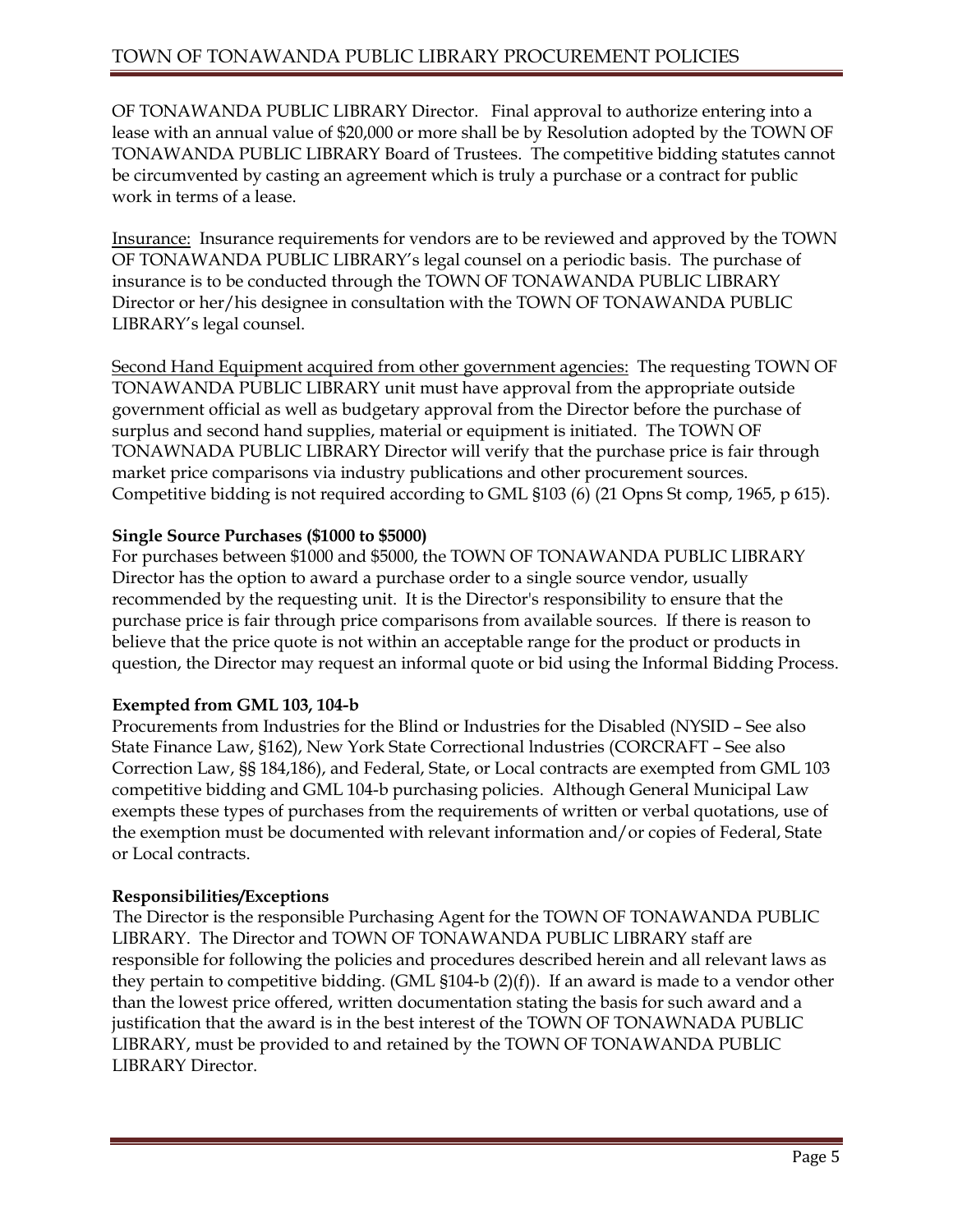## **Updating Policies and Procedures**

The TOWN OF TONAWNADA PUBLIC LIBRARY Board of Trustees shall review this policy and procedures at least annually and shall solicit comments from the TOWN OF TONAWANDA PUBLIC LIBRARY Director (GML §104-b (3),(4)).

#### **Unintentional Failure to Comply**

The unintentional failure to comply with the provisions of GML 104-b shall not be grounds to void action taken or give rise to a cause of action against the TOWN OF TONAWNADA PUBLIC LIBRARY or any officer or employee thereof. (GML §104-b (5))